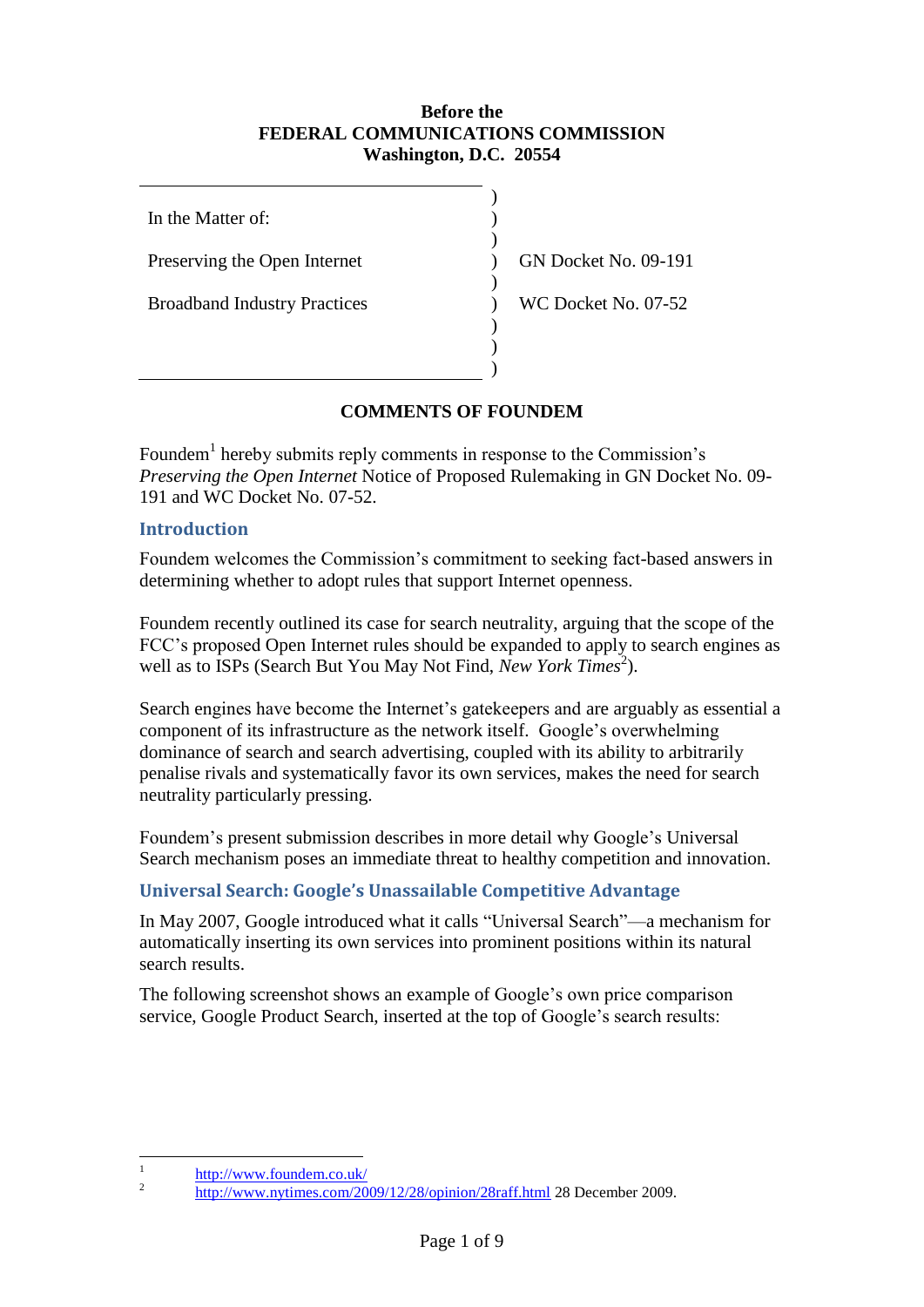

**Figure 1: Google search results for the query "zanussi zwf16581w" showing a prominently placed Universal Search result from Google's own price comparison service, Product Search, as the top result (outlined in red for emphasis).**

The following two screenshots show examples of three of Google's own services inserted near the top of Google's search results, illustrating how little of the page can remain available "above the fold" for actual search results:



**Figure 2: Google search results for the query "nokia 5800" showing three of Google's own services (Google Product Search, Google News, and Google's YouTube) placed third, fourth, and fifth (outlined in red).**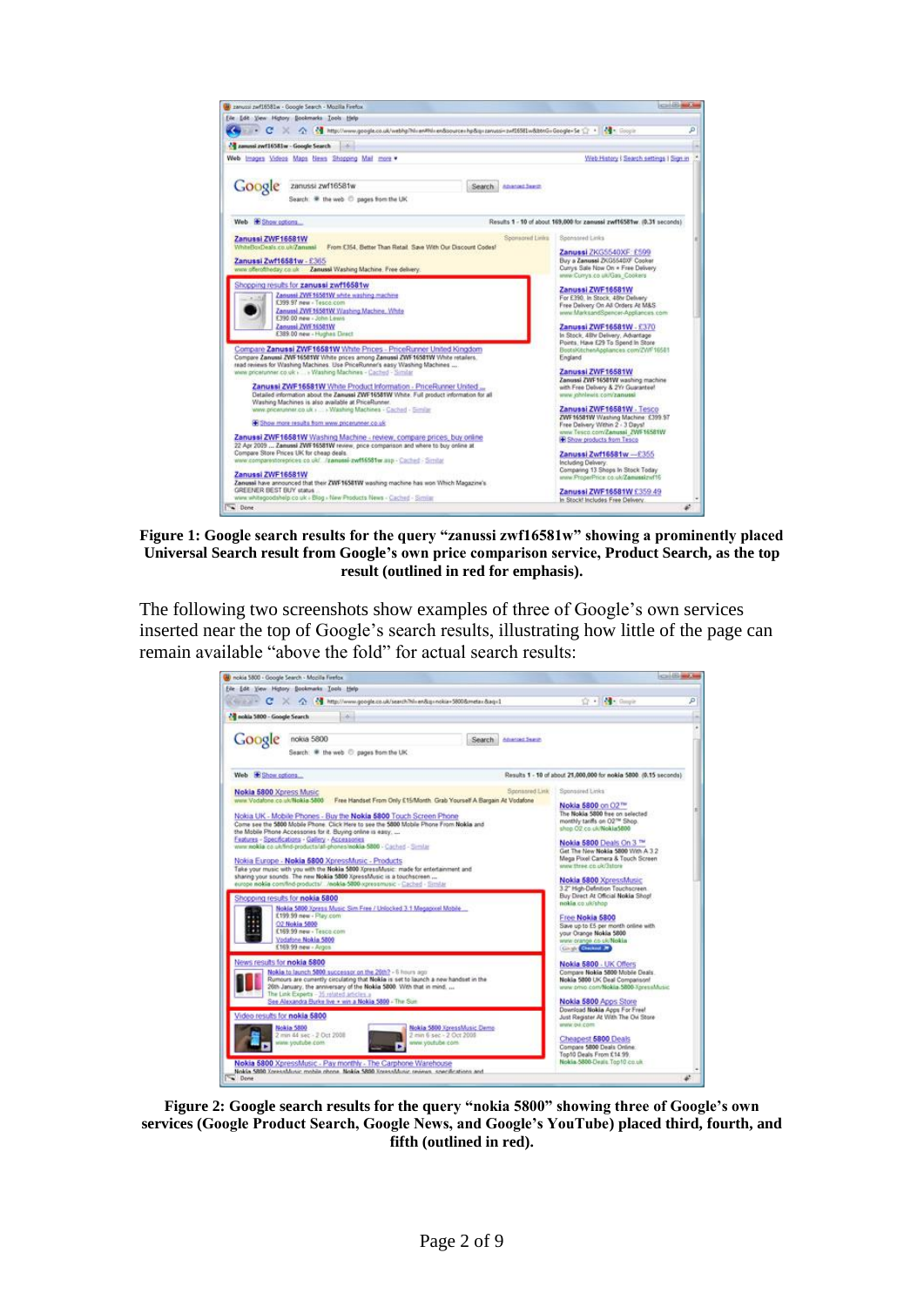

**Figure 3: Google search results for the query "nokia 5800" illustrating how little of the page can be left available "above the fold" for actual search results (outlined in green) after Google has inserted its own services and sponsored links.**

Crucially, Google determines the exact placement of its own services independently of the ranking algorithms it uses to determine the relative placement of all other results.<sup>3</sup> The degree of favoritism—whether they appear first or third, for example is therefore entirely at Google's discretion. Google calls this process of merging its own services with actual search results "blending" (others have justifiably called it "bundling"<sup>4</sup>).

*"Over several years…we've built the infrastructure, search algorithms, and presentation mechanisms to provide what we see as just the first step in the evolution toward universal search...using it to blend content from [Google] Images, [Google] Maps, [Google] Books, [Google] Video, and [Google] News into our web results.*" Marrissa Mayer, VP Search Products, May 2007 <sup>5</sup>

Universal Search transforms Google's ostensibly neutral search engine into an immensely powerful marketing channel for Google's other services. When coupled with Google's  $85\%$  share of the global search market<sup>6</sup>, this gives Google an unparalleled and virtually unassailable competitive advantage, reaching far beyond the confines of search. Universal Search allows Google to leverage its search engine monopoly into virtually any field it chooses. Wherever it does so, competitors will be

 3 "*This universal ranking system borrows heavily from our core expertise in web ranking, but also has new elements to leverage special signals pertinent to some of the verticals and to manage the page layout when results ought to be grouped.*" David Bailey, Head of Development for Universal Search, August 2007[. http://searchengineland.com/an-insiders-view-of-google-universal-search-12059](http://searchengineland.com/an-insiders-view-of-google-universal-search-12059)  4

[http://nyls.mediasite.com/mediasite/SilverlightPlayer/Default.aspx?peid=bc9182b40a2d42219](http://nyls.mediasite.com/mediasite/SilverlightPlayer/Default.aspx?peid=bc9182b40a2d422194adaacc2ef5a201) [4adaacc2ef5a201](http://nyls.mediasite.com/mediasite/SilverlightPlayer/Default.aspx?peid=bc9182b40a2d422194adaacc2ef5a201) Gary Reback speaking at the *D Is For Digitise* conference 5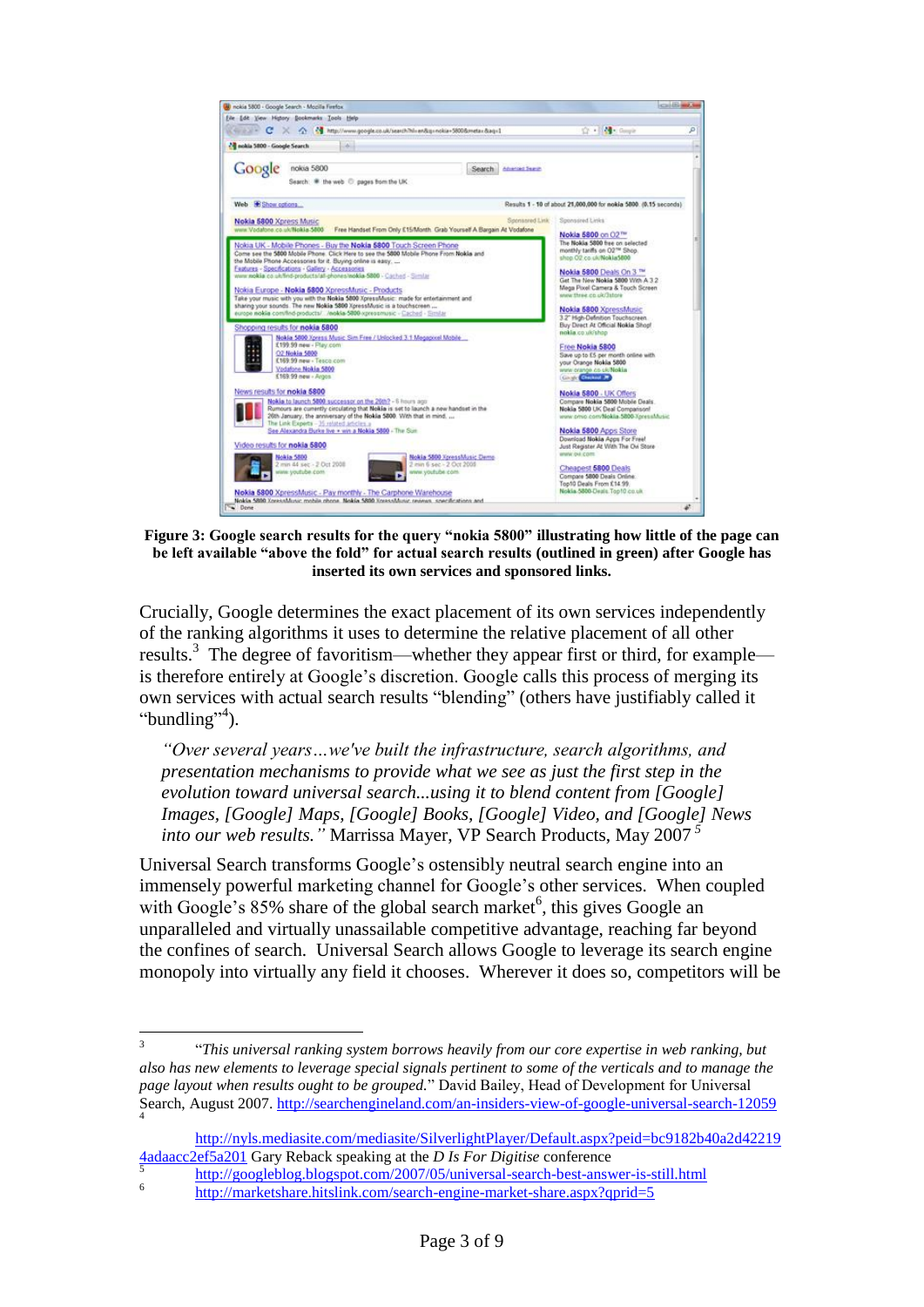harmed, new entrants will be discouraged, and innovation will inevitably be suppressed.

These are not hypothetical risks. Although Universal Search is still in its infancy, there are already compelling examples of the harm it has done to competitors across a range of markets.

### **Example 1: Online Mapping**

The preferential placement of Google Maps at the top of Google's search results, which began in May 2007, played a significant role in unseating MapQuest from its position as the US's leading online mapping service.



**Figure 4: Unique monthly US visitors to Google Maps and MapQuest between January 2007 and November 2009 (Source: ComScore<sup>7</sup> ).**

Some will suggest that the rapid rise of Google Maps can be attributed to superior functionality. But an analysis by Heather Hopkins of Hitwise found that many more users were still actively searching for MapQuest than for Google Maps at the time when Google Maps' traffic was surpassing MapQuest's; she concluded that Google Maps' rising traffic was the direct result of its preferential placement in Google's search results:

*"The ascent of Google Maps is a result of the [Universal Search] shortcut in the search results on Google…Google Maps received visits from 72,074 unique search terms in the past four weeks, compared to 11,466 for MapQuest.* 

*MapQuest receives most of its search traffic from searches for its brand name in other words from people actively searching for MapQuest. In the past four weeks 8 of the top 10 search terms sending visits to MapQuest were queries for the brand name, such as "mapquest", "map quest" and "mapquest driving directions". These 8 terms accounted for 62% of visits from search to the MapQuest website. Contrast that to Google Maps for which only 2 of the top 10 terms were branded and these only accounted for 4.2% of the site's search traffic.* 

*As long as Google dominates search, MapQuest will face a tough battle for visits."<sup>8</sup>*

 $\overline{\tau}$ <sup>7</sup> The raw data used in this and ensuing figures attributed to ComScore is drawn from a Long Term Media Trends report commissioned by Foundem from ComScore in January 2010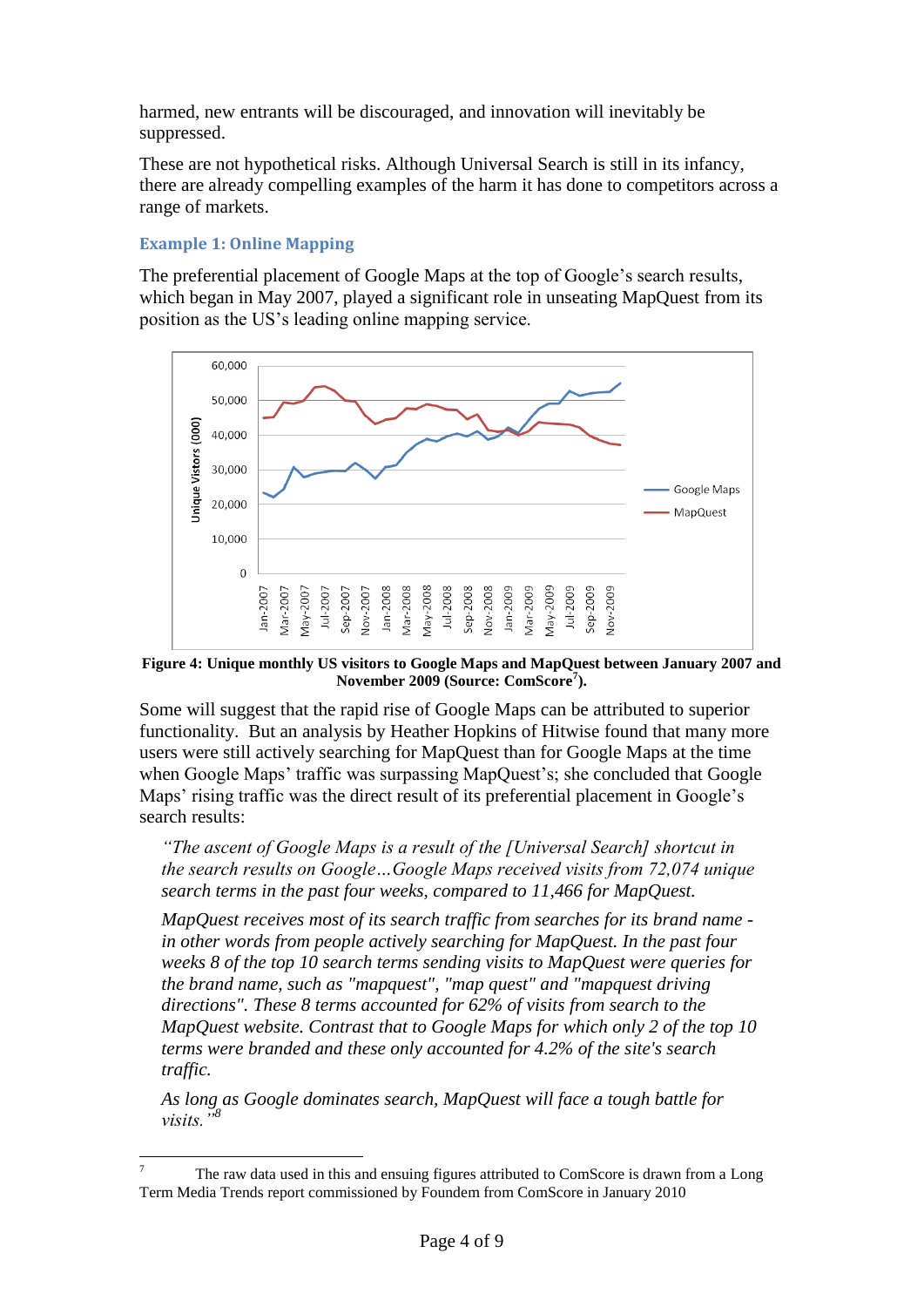Visitor numbers to the UK's leading online mapping services show a similar pattern of erosion:



**Figure 5: Unique monthly UK visitors to Google Maps, StreetMap, and MultiMap between January 2007 and November 2009 (Source: ComScore).**

## **Example 2: Product Price Comparison**

Striking evidence of the anti-competitive effects of Universal Search can also be found in the product price comparison market. This example is particularly compelling, not least because Google's own service, Google Product Search (formerly Froogle), has been around since 2002 and was largely unsuccessful until its promotion through Universal Search:

*"Traffic to Google Product Search…has plummeted in the last year, while competing services from rivals…have grown or held steady…But Google Product Search, so far, represents for the Internet juggernaut a not particularly rare failure…Google Product Search…saw its October [2007] unique visitor count decline a huge 79% from October 2006, according to market tracker ComScore."* Google's Pitch So Far Failing With Shoppers, CNN Money, December 13 2007<sup>9</sup>

*"Traffic to Google Product Search -- formerly Froogle -- fell by 73.26%. This isn't too surprising, because it's not very good."* Jack Schofield, The Guardian, 23 December 2007<sup>10</sup>

In December 2007, ironically just days after these articles were written, Google began promoting its beleaguered Product Search service through Universal Search. At the flick of a switch, this immediately placed Google's own price comparison service at or near the top of Google's search results for the vast majority of product-related shopping searches.

 $\frac{1}{8}$ [http://weblogs.hitwise.com/us-heather-](http://weblogs.hitwise.com/us-heather-hopkins/2009/02/google_maps_edges_closer_to_ma_1.html)

[hopkins/2009/02/google\\_maps\\_edges\\_closer\\_to\\_ma\\_1.html](http://weblogs.hitwise.com/us-heather-hopkins/2009/02/google_maps_edges_closer_to_ma_1.html)

9 <http://money.cnn.com/news/newsfeeds/articles/newstex/IBD-0001-21631837.htm> 10 <http://www.guardian.co.uk/technology/blog/2007/dec/23/googlesgrowthbycomscorenum>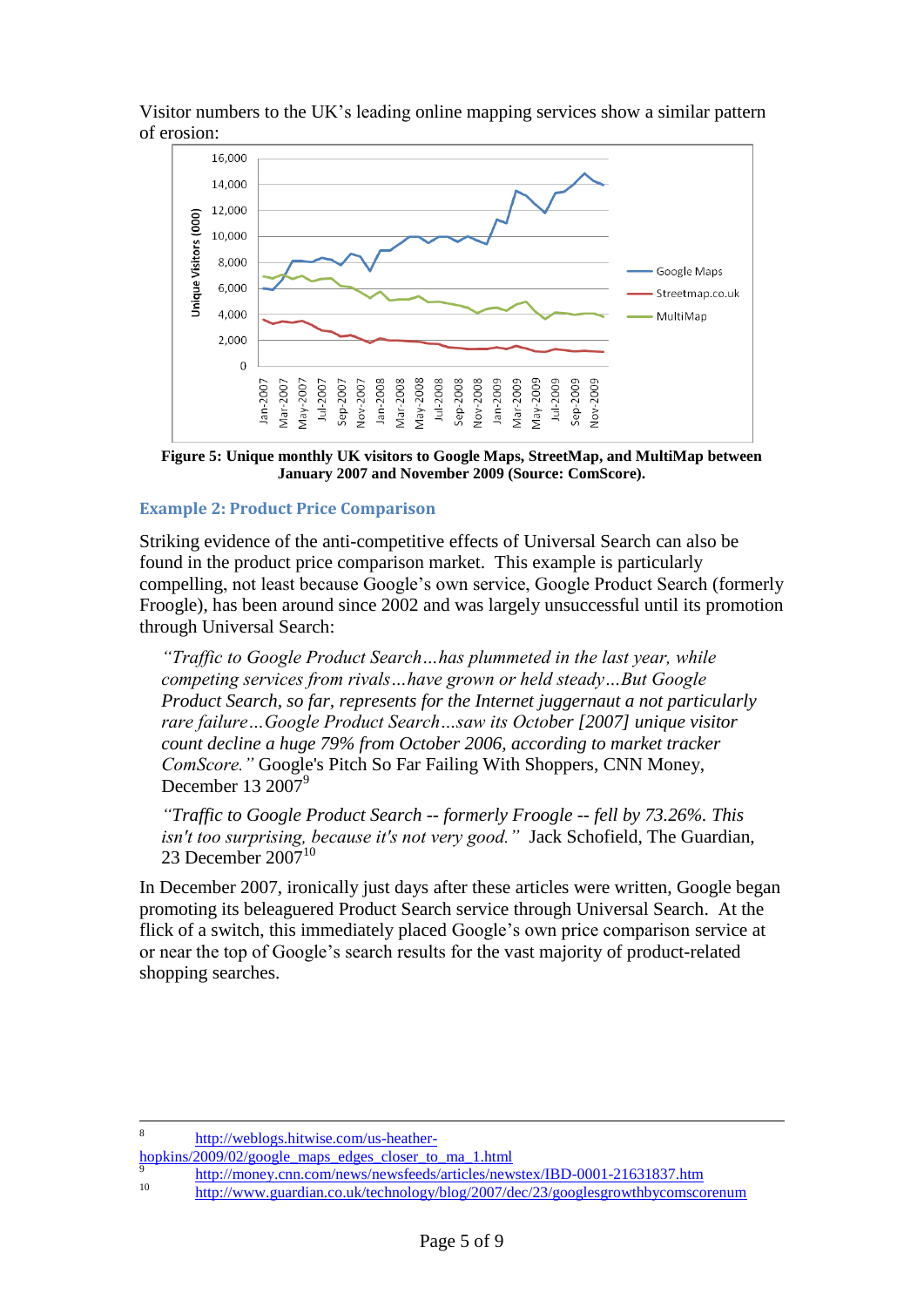Foundem's analysis of Google search results across a broad sample of product- and price-comparison-related search terms reveals the jaw-dropping scale and breadth of Google's preferential placement of its own price comparison service:



**Figure 6: Google ranking of leading UK price comparison sites across a broad sample of productprice-comparison-related search terms, as of 29 January 2010. Google Product Search results are shown in red; other price comparison service results are shown in shades of green.**

To assess the impact of such comprehensive self-promotion, Foundem commissioned Long Term Media Trends data from ComScore for the leading players in this market. Not surprisingly, the data reveals a dramatic turnaround in Google Product Search's fortunes:



**Figure 7: Unique monthly US visitors to Google Product Search between January 2007 and November 2009 (Source: ComScore).**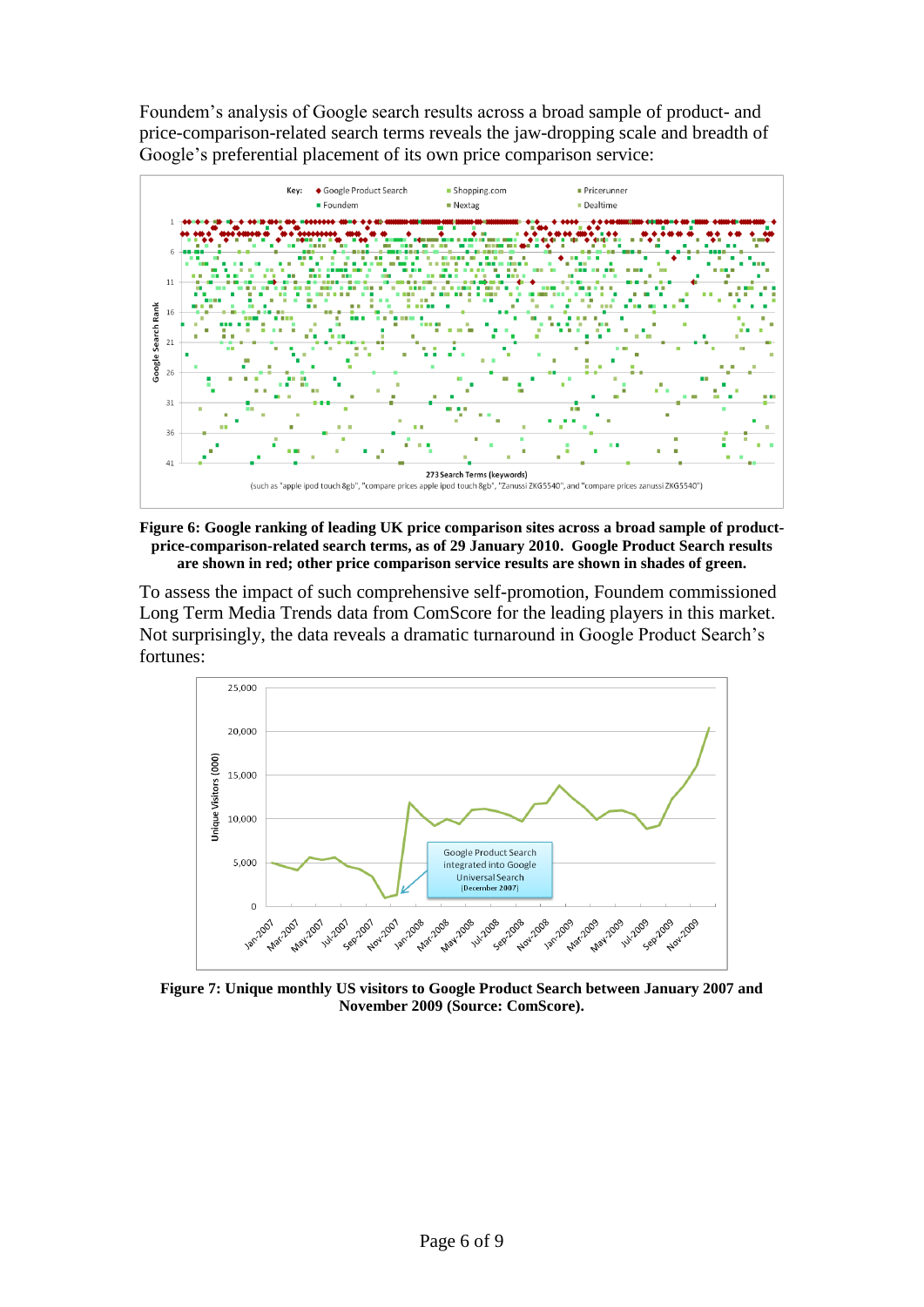This significant increase in traffic to Google Product Search seems to have been largely at the expense of competing services. The following chart shows the percentage change in the number of unique monthly visitors to leading UK price comparison services between October 2007 (shortly before Google started to incorporate its price comparison service into Universal Search) and October 2009 (by which time, Google's price comparison results were being displayed for the vast majority of product-related shopping searches):



**Figure 8: Percentage change in number of unique monthly visitors to the UK's leading price comparison sites from October 2007 to October 2009 (Source: ComScore).**

Whereas visitors to the UK's leading product price comparison services fell by an average of 41% over this period, UK visitors to Google Product Search grew by 125%:



**Figure 9: Percentage change in number of unique monthly visitors to the UK's leading price comparison sites (including Google Product Search) from October 2007 to October 2009 (Source: ComScore).**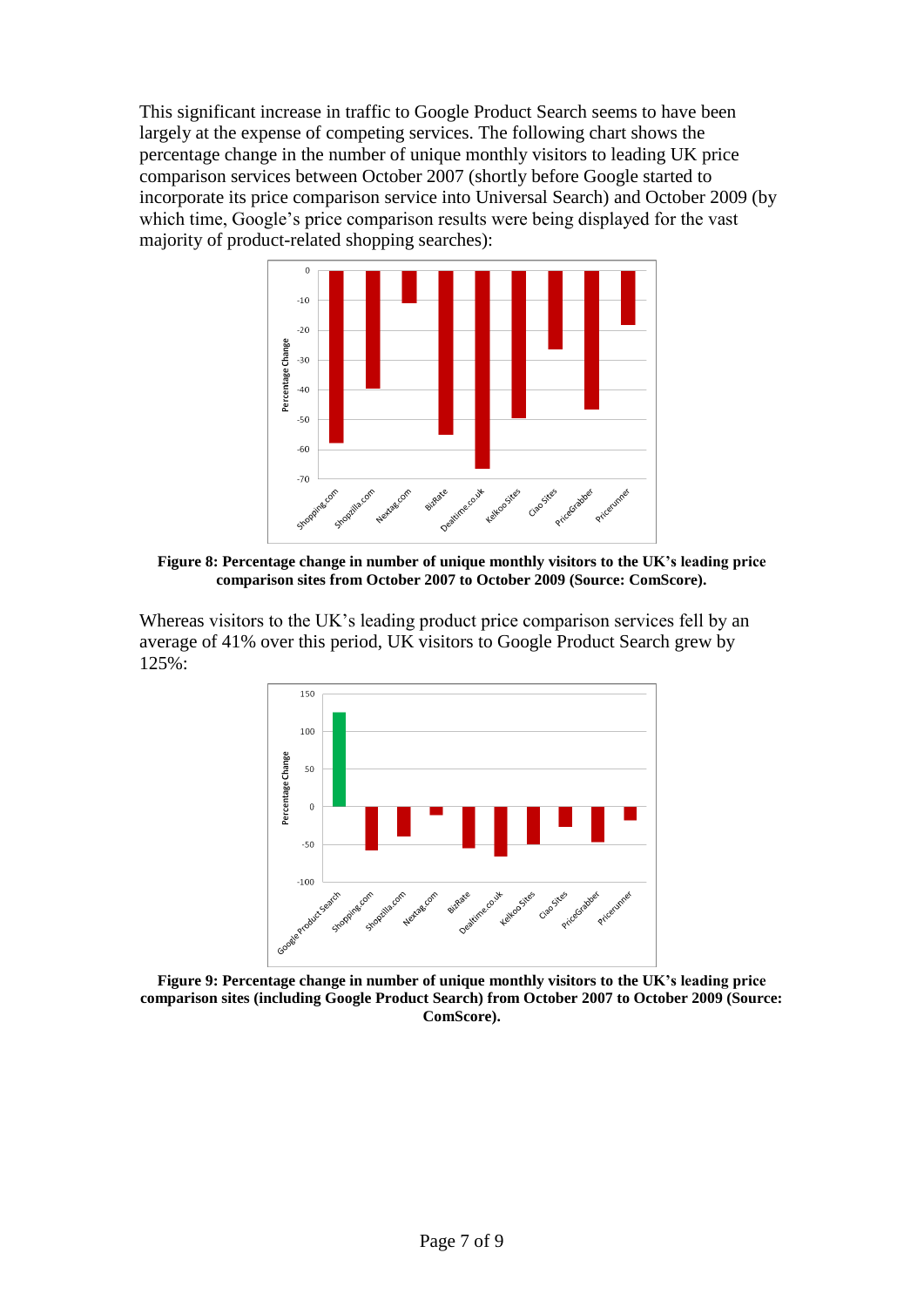Visitor numbers to the US's leading product price comparison services show a similar pattern of erosion over the same period:



**Figure 10: Percentage change in number of unique monthly visitors to other US Price Comparison sites from October 2007 to October 2009 (Source: ComScore).**

By contrast, during this period, US visitors to Google Product Search grew by a remarkable 1,232%:



**Figure 11: Percentage change in number of unique monthly visitors to US Price Comparison sites (including Google Product Search) from October 2007 to October 2009 (Source: ComScore).**

*"[Previously], Google product search struggled to get used by more than 2% of Google users…[Since its inclusion in Universal Search,] Google Product Search has become the largest and most important specialty shopping search engine in existence…Google is the king for now and the foreseeable future in this space… yet their shopping product itself is still inferior in its presentation*